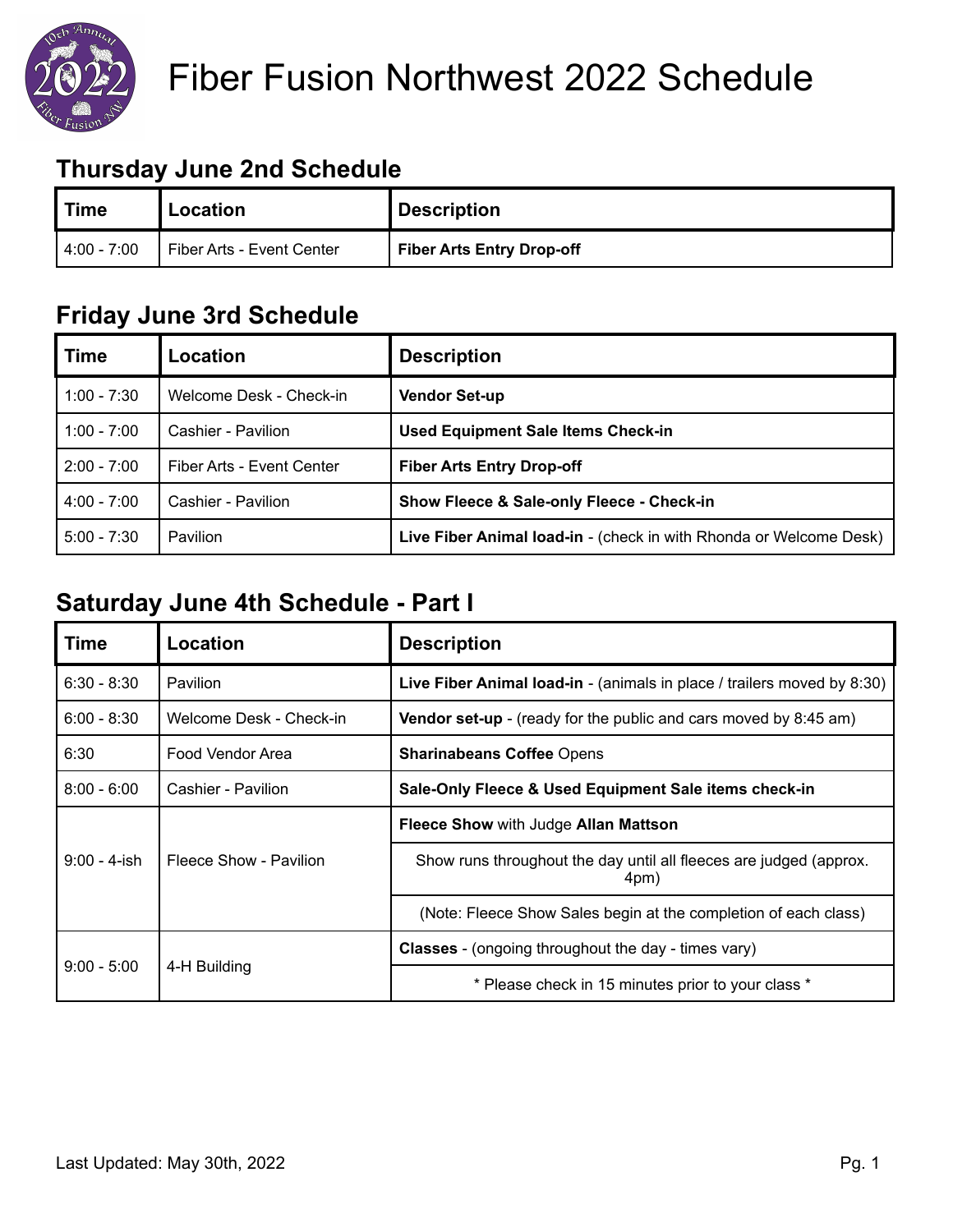

# Fiber Fusion Northwest 2022 Schedule

## **Saturday June 4th Schedule - Part II**

| <b>Time</b>    | Location                          | <b>Description</b>                                                                    |
|----------------|-----------------------------------|---------------------------------------------------------------------------------------|
| $9:00 - 6:00$  |                                   | Fiber Fusion Northwest: Open to the Public                                            |
| $9:00 - 6:00$  | Event Center & Pavilion           | <b>Vendors Open</b>                                                                   |
| $9:00 - 6:00$  | Live Fiber Animals - Pavilion     | Live Fiber Animals on display                                                         |
| $9:30 - 6:00$  | Fiber Arts - Event Center         | Fiber Arts Show Judging by Barbara Seeler                                             |
| $10:00 - 4:00$ | Food Vendor Area                  | Food Vendors - Yummy Catch and Zaytoona Open                                          |
| $10:00 - 5:00$ | Fiber Arts Demo - Event<br>Center | <b>Demo Station #1</b> - (Free Fiber Arts Education: throughout the day)              |
| $10:00 - 5:00$ | Fleece Demo - Pavilion            | <b>Demo Station #2</b> - (Free Fleece & Animal Education: Demos start on<br>the hour) |
| $11:00 - 5:00$ | Raffle - Event Center             | <b>Raffle Drawings</b> - (on the hour throughout the day)                             |
| $12:00 - 6:00$ | Used Equipment - Pavilion         | <b>Used Equipment Sale Opens</b>                                                      |
| $5:00 - 6:00$  | Fleece Sale - Pavilion            | The Fleece Sale is open! - (Sale-only Fleece available for purchase)                  |
| 5:00           | Welcome Desk - Event Center       | Passport drawing winner announced - \$50 prize awarded!                               |
| 6:00           |                                   | <b>Show Closed</b> - (all areas closed to the public)                                 |
| 6:30           |                                   | <b>Doors Locked on all Buildings</b>                                                  |

## **Sunday June 5th Schedule - Part I**

| Time           | Location                  | <b>Description</b>                                                              |
|----------------|---------------------------|---------------------------------------------------------------------------------|
| $7:00 - 8:30$  | Pavilion                  | Live Fiber Animal load-in - (animals in place / trailers moved by 8:30)         |
| $7:00 - 8:30$  | Event Center and Pavilion | Vendor set-up - (ready for the public and cars moved by 8:45 am)                |
| 6:30           | Food Vendor Area          | <b>Sharinabeans Coffee Opens</b>                                                |
| $9:00 - 12:00$ | Cashier - Pavilion        | Sale-Only Fleece & Used Equipment Sale items check-in                           |
| $9:00 - 4:30$  | Fleece Sale - Pavilion    | <b>Fleece Sale</b> - both Show fleeces marked for sale and Sale-only<br>fleeces |
| $9:00 - 4:30$  | Used Equipment - Pavilion | <b>Used Equipment Sale Opens</b>                                                |